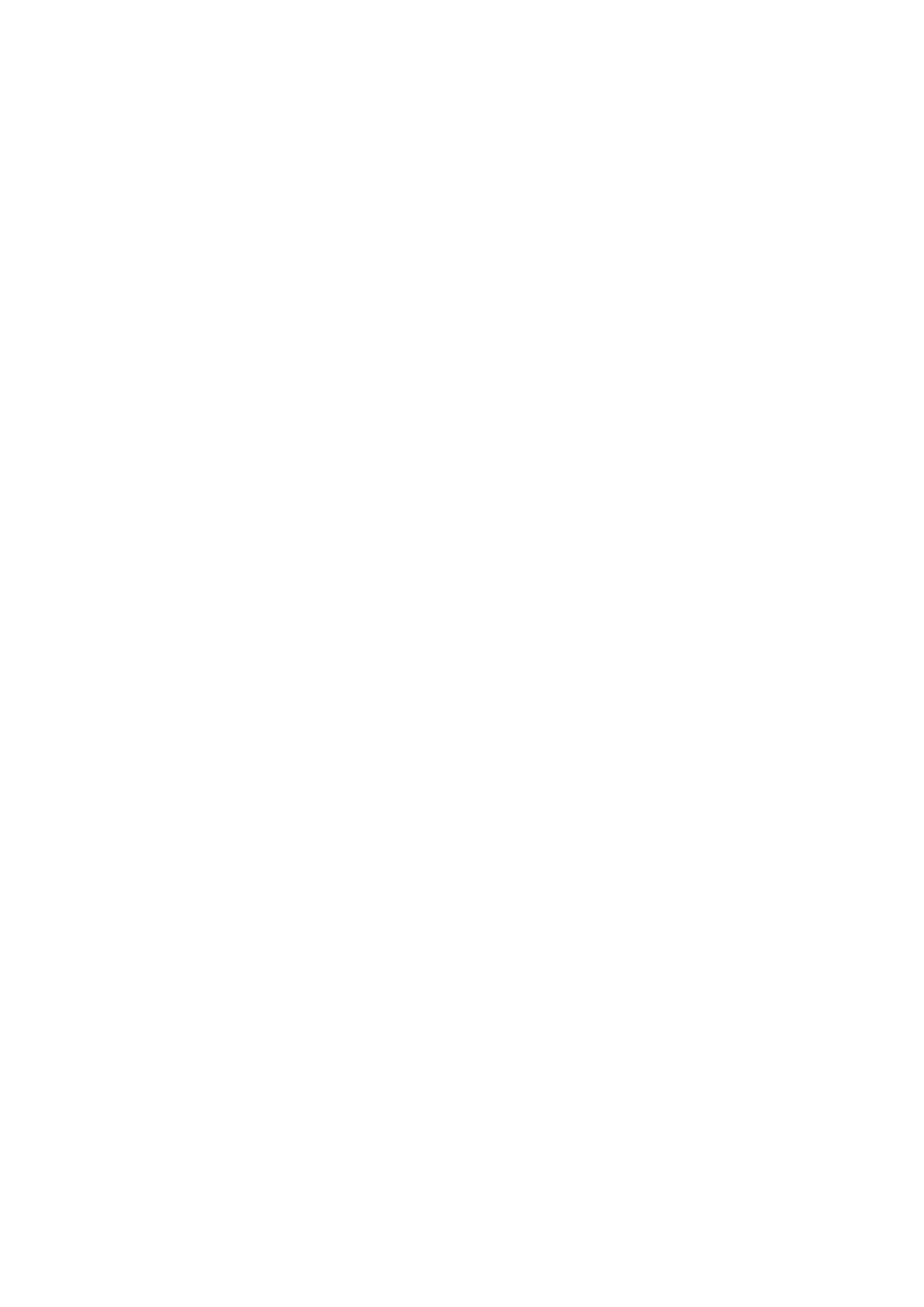# **ZYXEL**

# **Background**

Maloohtinsky College is one of the leading primary vocational educational institutions in the Leningrad Region, St. Petersburg. The college consists of two branches with over 200 staff members and more than 400 students. The college building complex is comprised of two buildings,

# **Challenges**

In 2019, the college leadership decided to equip the four-story building with seamless, high-speed wireless internet access during its reconstruction. When it came to the requirements of the equipment, the wireless access points needed to fully cover the premises of the educational institution and work in both 2.4 and 5 GHz bands to ensure stable data transmission without any interruptions. An additional requirement was that the configured network

# **Solutions and Benefits**

When planning the project and reviewing the hardware vendors, only Zyxel's equipment was considered as the best fit for the goals and objectives of the project.

Dmitry Akimenkov, Project Manager at TECO said, "We know firsthand about the high reliability, the simplicity and ease of installation of Zyxel's equipment." After working with Zyxel, "there were some technical issues that we couldn't solve them by ourselves. Thanks to Zyxel's professional and timely support, we could manage to fix everything together to meet the customer's requirements," he commented.

TECO was required to install wireless gateways, switches and APs in the building and make sure everything was within working order on a tight deadline. Zyxel's wireless solution helped them finish the project within one week and with only three tech specialists. The wireless solution is designed to simplify the configuration, management, and troubleshooting processes, leading to a quick and painless network setup. For example, the NWA5123-AC APs established connections automatically after being installed and powered on. The Power over Ethernet (PoE) design facilitated easy installation of APs without a separate electrical supply. Besides, the devices were powered by the GS2210-24HP switches to ensure they operate at full potential without losing power. This allows for simplified deployment and more effective management of network traffic. The solution successfully streamlined deployment to enable easy and fast installation.

In order to provide sufficient coverage, the technicians installed thirty NWA5123-AC access points throughout the building. The APs, which support the 802.11ac standard,

one of which buildings needed to build a new wireless network infrastructure during a comprehensive reconstruction. The school turned to the integrator TEKO for a reliable solution that could help them to provide wireless internet access throughout the entire campus.

should be divided into three subnets—administrative, student, and guest. The most challenging part of the implementation was that the system integrator was required to install and configure the equipment within only a week, and run all the systems on the weekend. They also needed to ensure the system was fully operational without any errors or downtime.

are ideal for delivering fast, intelligent data transfer in high-density environments.

ZyWALL 1100 VPN Firewalls were chosen because they are able to enable various network access controls and send information to the administrator when detecting inoperative APs. The firewalls connected to GS1100-16 16-Port GbE Unmanaged Switches and GS2210-24HP 24-port Gigabit L2 PoE Switches were used to create three sub-networks for administrators, students and teachers, and guests.

The school was amazed at the implementation after it was accomplished. The seamless WiFi system allows for full coverage throughout the entire premises of the educational institution and works in the dual-frequency 2.4 and 5 GHz. Akimenkov indicated, "In this solution, NWA5123-AC 802.11ac Dual-Radio Unified Access Points, the so-called "Smart Access Points", are mounted to increase the coverage area automatically in case of failure of the intermediate point." The system administrators feel more assured and confident in the system, knowing they will receive a notification in case of any equipment failure anywhere down the line. "The ZyWALL1100, being controllers of access points, sends the administrator messages about the failure of a particular point," he continued,

The school now has a network that's able to provide fast, secure, and reliable wireless connectivity to a large number of client devices in different groups. The Zyxel access points provide wide bandwidth and high connection speeds, enabling many users to connect to the same access point simultaneously and smoothly anywhere on campus.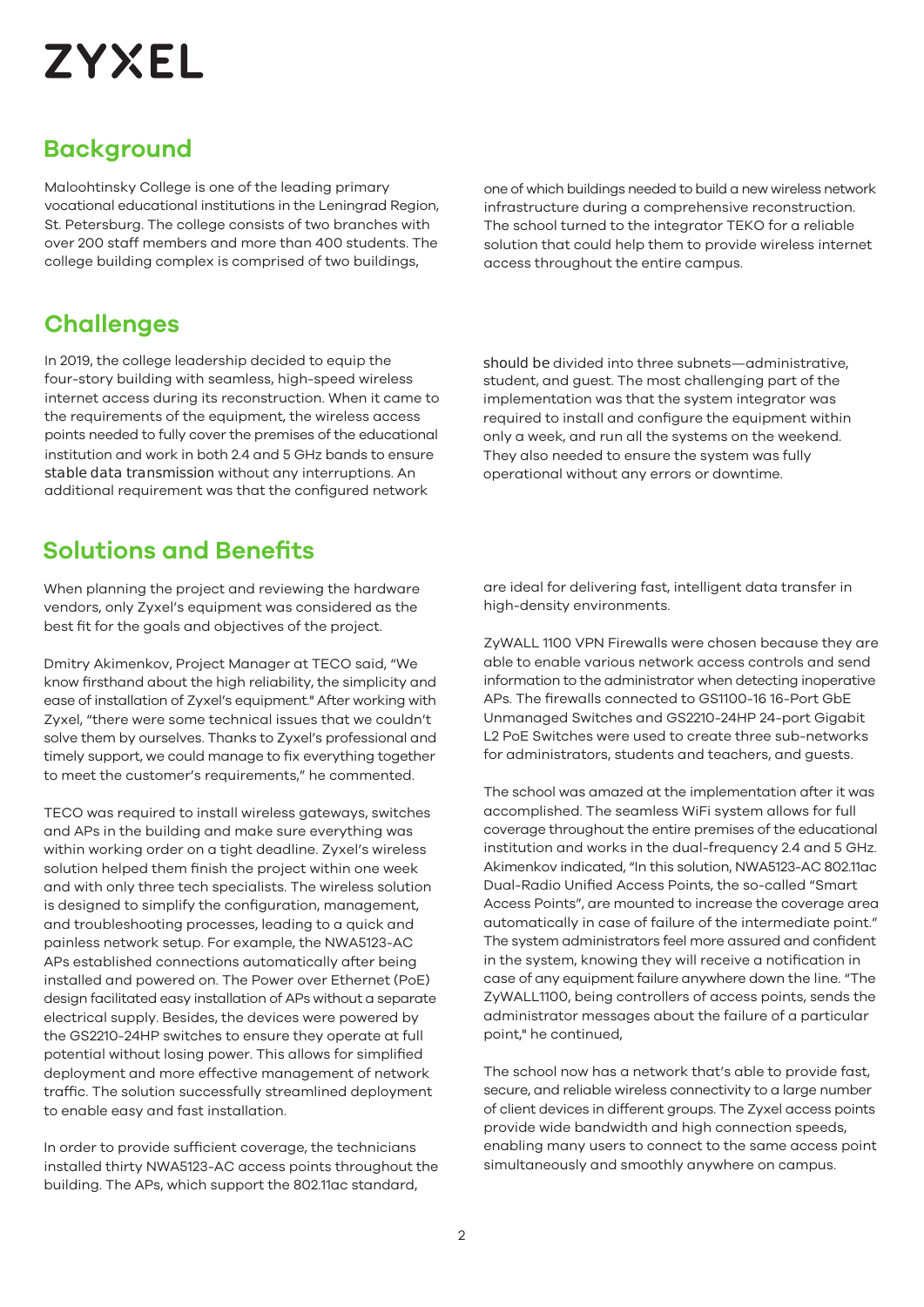

# **Products Used**

#### **ZyWALL 1100 • VPN Firewall**



- Multi-core CPUs deliver up to 6 Gbps firewall throughput and 800 Mbps VPN throughput
- More secure VPN connections with SHA-2 cryptographic
- VPN High Availability (HA) with dual-WAN failover and fallback support
- Auto-provisioned client-to-site IPSec setup with Easy VPN

### **GS1100-16 • 16-Port GbE Unmanaged Switch**



- Non-blocking, wire-speed transmission
- Auto MDI/MDI-X support
- IEEE 802.3az Energy Efficient Ethernet to reduce power consumption
- Fanless design which is ideal for small or quiet office environments

#### **GS2210-24HP • 24-port Gigabit L2 PoE Switch**



- High power budget of 375 W
- L2 multicast, IGMP snooping, MVR, and voice VLAN for convergence
- Enhanced network protection with IP source guard, DHCP snooping, ARP inspection, and CPU protection
- L2, L3, and L4 filtering, MAC freeze, port isolation, and guest VLAN for improved isolation and access control